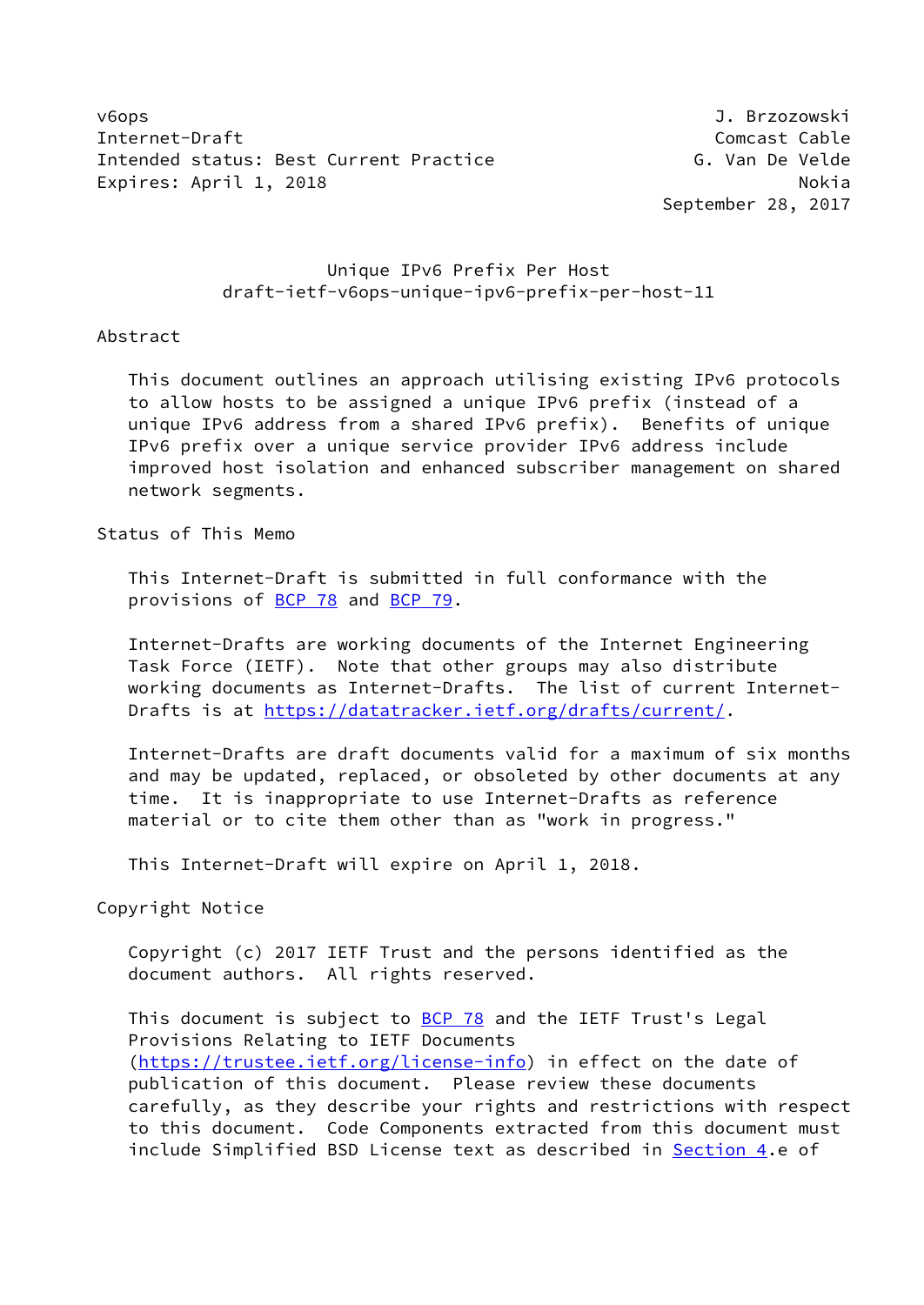```
Internet-Draft Unique IPv6 Prefix Per Host September 2017
```
 the Trust Legal Provisions and are provided without warranty as described in the Simplified BSD License.

## Table of Contents

| 1. Introduction $\ldots \ldots \ldots \ldots \ldots \ldots \ldots \ldots \ldots$ |  |
|----------------------------------------------------------------------------------|--|
| 1.1. Requirements Language 3                                                     |  |
| $2.$ Motivation and Scope of Applicability 3                                     |  |
|                                                                                  |  |
| $\underline{4}$ . IPv6 Unique Prefix Assignment 4                                |  |
| $\underline{5}$ . IPv6 Neighbor Discovery Best Practices 6                       |  |
| 6.                                                                               |  |
|                                                                                  |  |
|                                                                                  |  |
|                                                                                  |  |
|                                                                                  |  |
|                                                                                  |  |

#### <span id="page-1-0"></span>[1](#page-1-0). Introduction

 The concepts in this document are originally developed as part of a large scale, production deployment of IPv6 support for a provider managed shared access network service.

 A shared network service, is a service offering where a particular L2 access network (e.g. wifi) is shared and used by multiple visiting devices (i.e. subscribers). Many service providers offering shared access network services, have legal requirements, or find it good practice, to provide isolation between the connected visitor devices to control potential abuse of the shared access network.

 A network implementing a unique IPv6 prefix per host, can simply ensure that devices cannot send packets to each other except through the first-hop router. This will automatically provide robust protection against attacks between devices that rely on link-local ICMPv6 packets, such as DAD reply spoofing, ND cache exhaustion, malicious redirects, and rogue RAs. This form of protection is much more scalable and robust than alternative mechanisms such as DAD proxying, forced forwarding, or ND snooping.

 In this document IPv6 support does not preclude support for IPv4; however, the primary objectives for this work was to make it so that user equipment (UE) were capable of an IPv6 only experience from a network operators perspective. In the context of this document, UE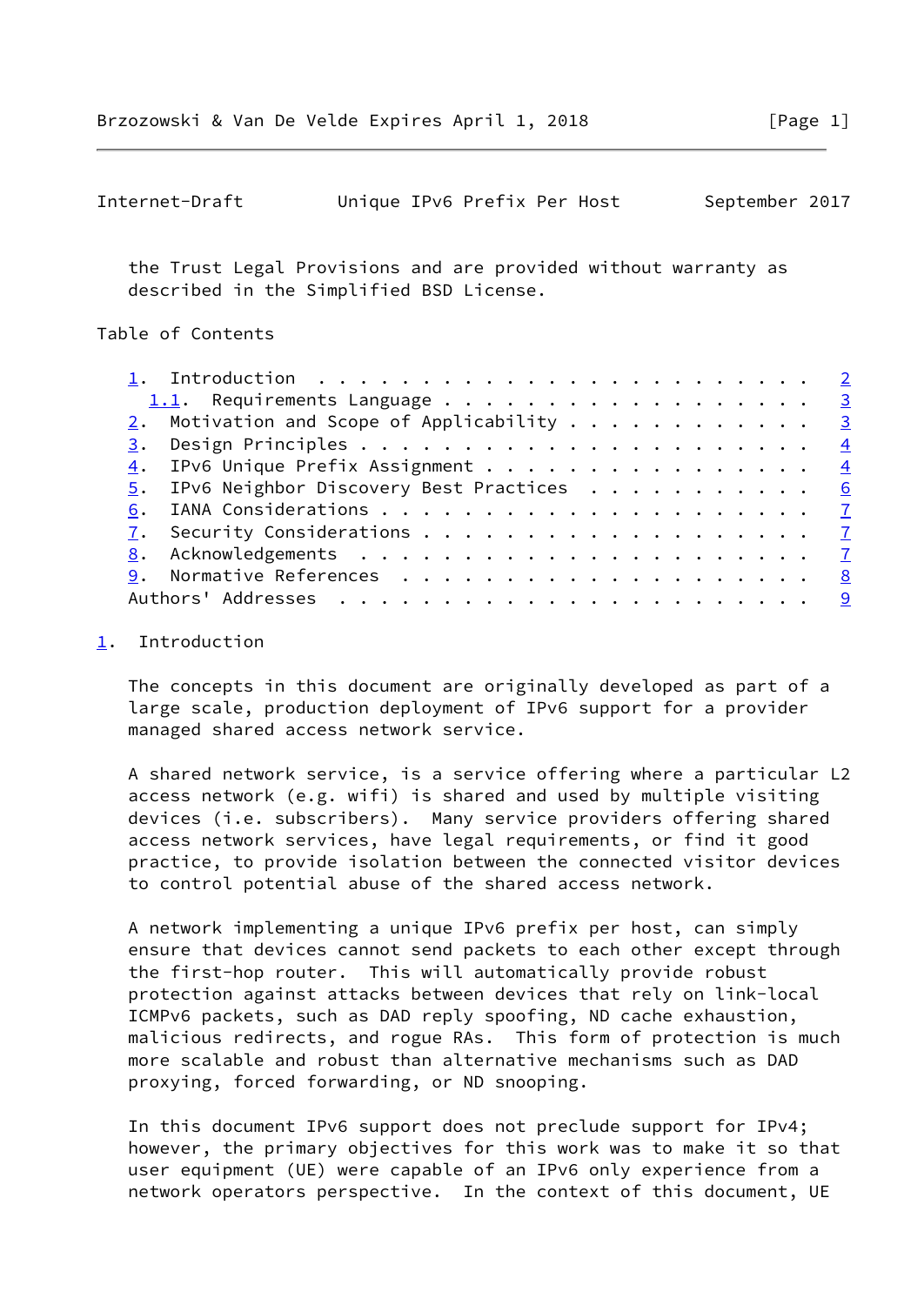can be 'regular' end-user-equipment, as well as a server in a datacenter, assuming a shared network (wired or wireless).

Brzozowski & Van De Velde Expires April 1, 2018 [Page 2]

<span id="page-2-1"></span>Internet-Draft Unique IPv6 Prefix Per Host September 2017

 Details of IPv4 support are out of scope for this document. This document will also, in general, outline the requirements that must be satisfied by UE to allow for an IPv6 only experience.

 In most current deployments, User Equipment (UE) IPv6 address assignment is commonly done using either IPv6 SLAAC [RFC4862 \[RFC4862](https://datatracker.ietf.org/doc/pdf/rfc4862)] and/or DHCP IA\_NA (Identity Association - Non-temporary Address) [RFC3315](https://datatracker.ietf.org/doc/pdf/rfc3315) [\[RFC3315](https://datatracker.ietf.org/doc/pdf/rfc3315)]. During the time when this approach was developed and subsequently deployed, it has been observed that some operating systems do not support the use of DHCPv6 for the acquisition of IA\_NA per [RFC7934 \[RFC7934](https://datatracker.ietf.org/doc/pdf/rfc7934)]. To not exclude any known IPv6 implementations, IPv6 SLAAC based subscriber and address management is the recommended technology to reach highest percentage of connected IPv6 devices on a provider managed shared network service. In addition an IA\_NA-only network is not recommended per [RFC 7934](https://datatracker.ietf.org/doc/pdf/rfc7934) [RFC7934](https://datatracker.ietf.org/doc/pdf/rfc7934) [\[RFC7934\] section](https://datatracker.ietf.org/doc/pdf/rfc7934#section-8) 8. This document will detail the mechanics involved for IPv6 SLAAC based address and subscriber management coupled with stateless DHCPv6, where beneficial.

 This document focuses upon the process for UEs to obtain a unique IPv6 prefix.

<span id="page-2-0"></span>[1.1](#page-2-0). Requirements Language

 The key words "MUST", "MUST NOT", "REQUIRED", "SHALL", "SHALL NOT", "SHOULD", "SHOULD NOT", "RECOMMENDED", "MAY", and "OPTIONAL" in this document are to be interpreted as described in [RFC 2119 \[RFC2119](https://datatracker.ietf.org/doc/pdf/rfc2119)].

<span id="page-2-2"></span>[2](#page-2-2). Motivation and Scope of Applicability

The motivation for this work falls into the following categories:

- o Deployment advice for IPv6 that will allow stable and secure IPv6 only experience, even if IPv4 support is present
- o Ensure support for IPv6 is efficient and does not impact the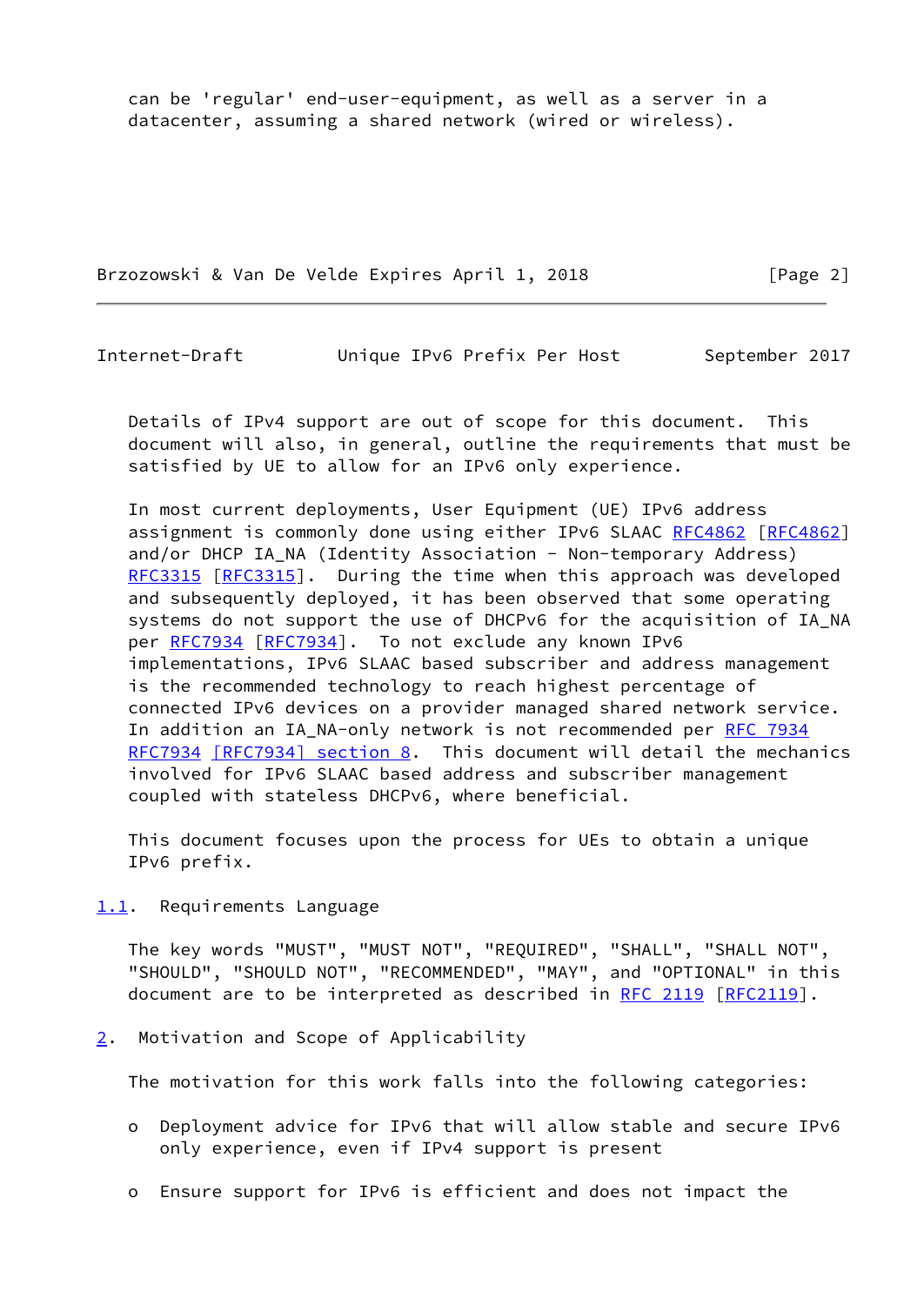performance of the underlying network and in turn the customer experience

- o Allow for the greatest flexibility across host implementation to allow for the widest range of addressing and configuration mechanisms to be employed. The goal here is to ensure that the widest population of UE implementations can leverage the availability of IPv6
- o Lay the technological foundation for future work related to the use of IPv6 over shared media requiring optimized subscriber management

Brzozowski & Van De Velde Expires April 1, 2018 [Page 3]

<span id="page-3-1"></span>Internet-Draft Unique IPv6 Prefix Per Host September 2017

- o Two devices (subscriber/hosts), both attached to the same provider managed shared network should only be able to communicate through the provider managed First Hop Router. Often service providers have legal requirements, or find it good practice, to provide isolation between the connected visitor devices to control potential abuse of the shared access network.
- o Provide guidelines regarding best common practices around IPv6 neighborship discovery [RFC4861](https://datatracker.ietf.org/doc/pdf/rfc4861) [[RFC4861](https://datatracker.ietf.org/doc/pdf/rfc4861)] and IPv6 address management settings between the First Hop router and directly connected hosts/subscribers.
- <span id="page-3-0"></span>[3](#page-3-0). Design Principles

 The First Hop router discussed in this document is the L3-Edge router responsible for the communication with the devices (hosts and subscribers) directly connected to a provider managed shared network, and to transport traffic between the directly connected devices and between directly connected devices and remote devices.

 The work detailed in this document is focused on providing details regarding best common practices of the IPv6 neighbor discovery and related IPv6 address management settings between the First Hop router and directly connected hosts/subscribers. The documented Best Current Practice helps a service provider to better manage the shared provider managed network on behalf of the connected devices.

 This document recommends providing a unique IPv6 prefix to devices connected to the managed shared network. Each unique IPv6 prefix can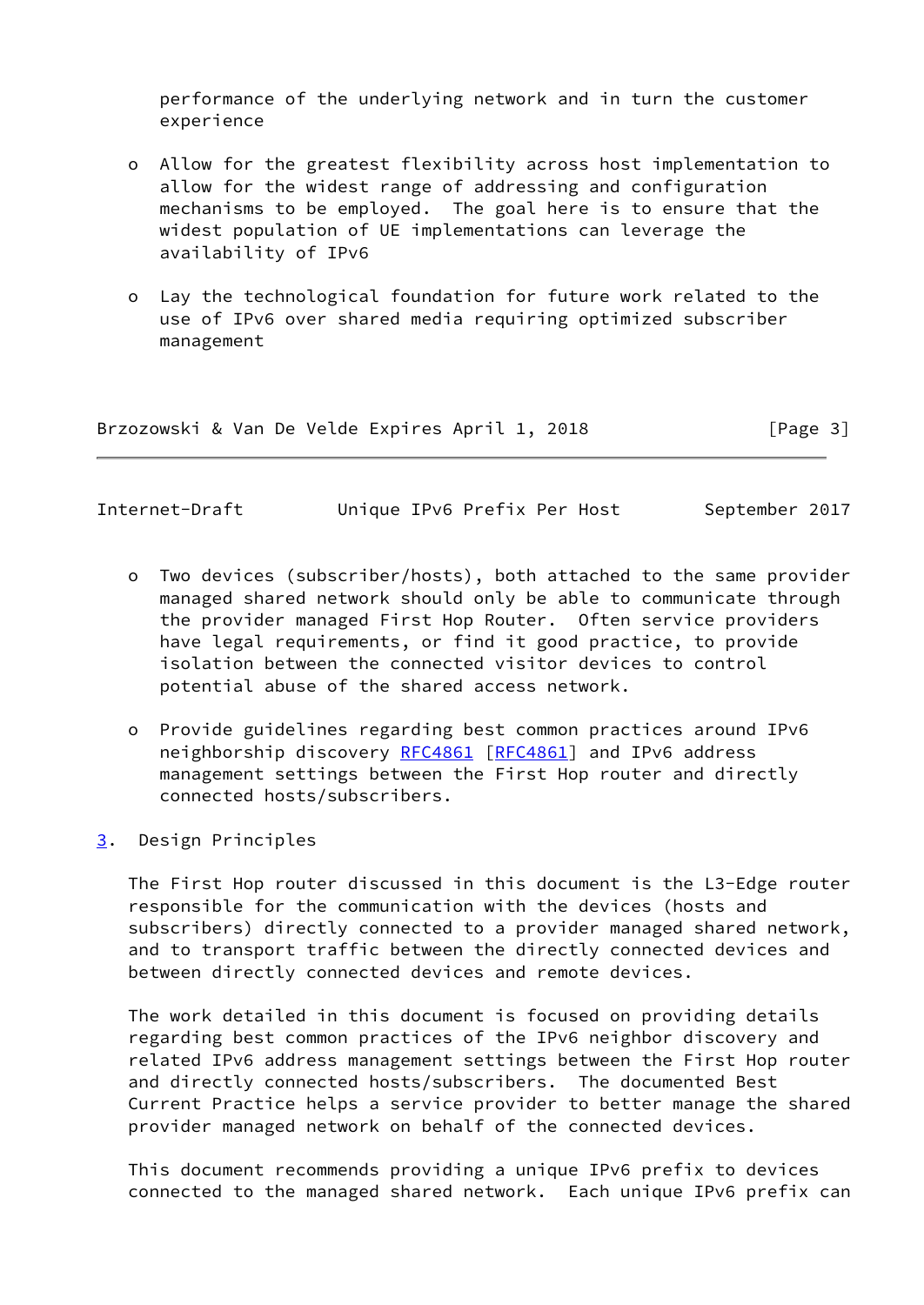function as control-plane anchor point to make sure that each device receives expected subscriber policy and service levels (throughput, QoS, security, parental-control, subscriber mobility management, etc.).

### <span id="page-4-0"></span>[4](#page-4-0). IPv6 Unique Prefix Assignment

 When a UE connects to the shared provider managed network and is attached, it will initiate IP configuration phase. During this phase the UE will, from an IPv6 perspective, attempt to learn the default IPv6 gateway, the IPv6 prefix information, the DNS information [RFC8106](https://datatracker.ietf.org/doc/pdf/rfc8106) [\[RFC8106](https://datatracker.ietf.org/doc/pdf/rfc8106)], and the remaining information required to establish globally routable IPv6 connectivity. For that purpose, the the subscriber sends a RS (Router Solicitation) message.

 The First Hop Router receives this subscriber RS message and starts the process to compose the response to the subscriber originated RS message. The First Hop Provider Router will answer using a solicited RA (Router Advertisement) to the subscriber.

Brzozowski & Van De Velde Expires April 1, 2018 [Page 4]

Internet-Draft Unique IPv6 Prefix Per Host September 2017

 When the First Hop Provider Router sends a solicited RA response, or periodically sends unsolicited RAs, the RA MUST be sent only to the subscriber that has been assigned the Unique IPv6 prefix contained in the RA. This is achieved by sending a solicited RA response or unsolicited RAs to the all-nodes group, as detailed in [RFC4861](https://datatracker.ietf.org/doc/pdf/rfc4861) [\[RFC4861\] section](https://datatracker.ietf.org/doc/pdf/rfc4861#section-6.2.4) 6.2.4 and 6.2.6, but instead of using the link layer multicast address associated with the all-nodes group, the link-layer unicast address of the subscriber that has been assigned the Unique IPv6 prefix contained in the RA MUST be used as the link- layer destination [RFC6085](https://datatracker.ietf.org/doc/pdf/rfc6085) [[RFC6085](https://datatracker.ietf.org/doc/pdf/rfc6085)]. Or, optionally in some cases, a solicited RA response could be sent unicast to the link-local address of the subscriber as detailed in [RFC4861](https://datatracker.ietf.org/doc/pdf/rfc4861) [\[RFC4861\] section](https://datatracker.ietf.org/doc/pdf/rfc4861#section-6.2.6) 6.2.6, nevertheless unsolicited RAs are always sent to the all-nodes group.

 This solicited RA contains two important parameters for the subscriber to consume: a Unique IPv6 prefix (currently a /64 prefix) and some flags. The Unique IPv6 prefix can be derived from a locally managed pool or aggregate IPv6 block assigned to the First Hop Provider Router or from a centrally allocated pool. The flags indicate to the subscriber to use SLAAC and/or DHCPv6 for address assignment; it may indicate if the autoconfigured address is on/off link and if 'Other' information (e.g. DNS server address) needs to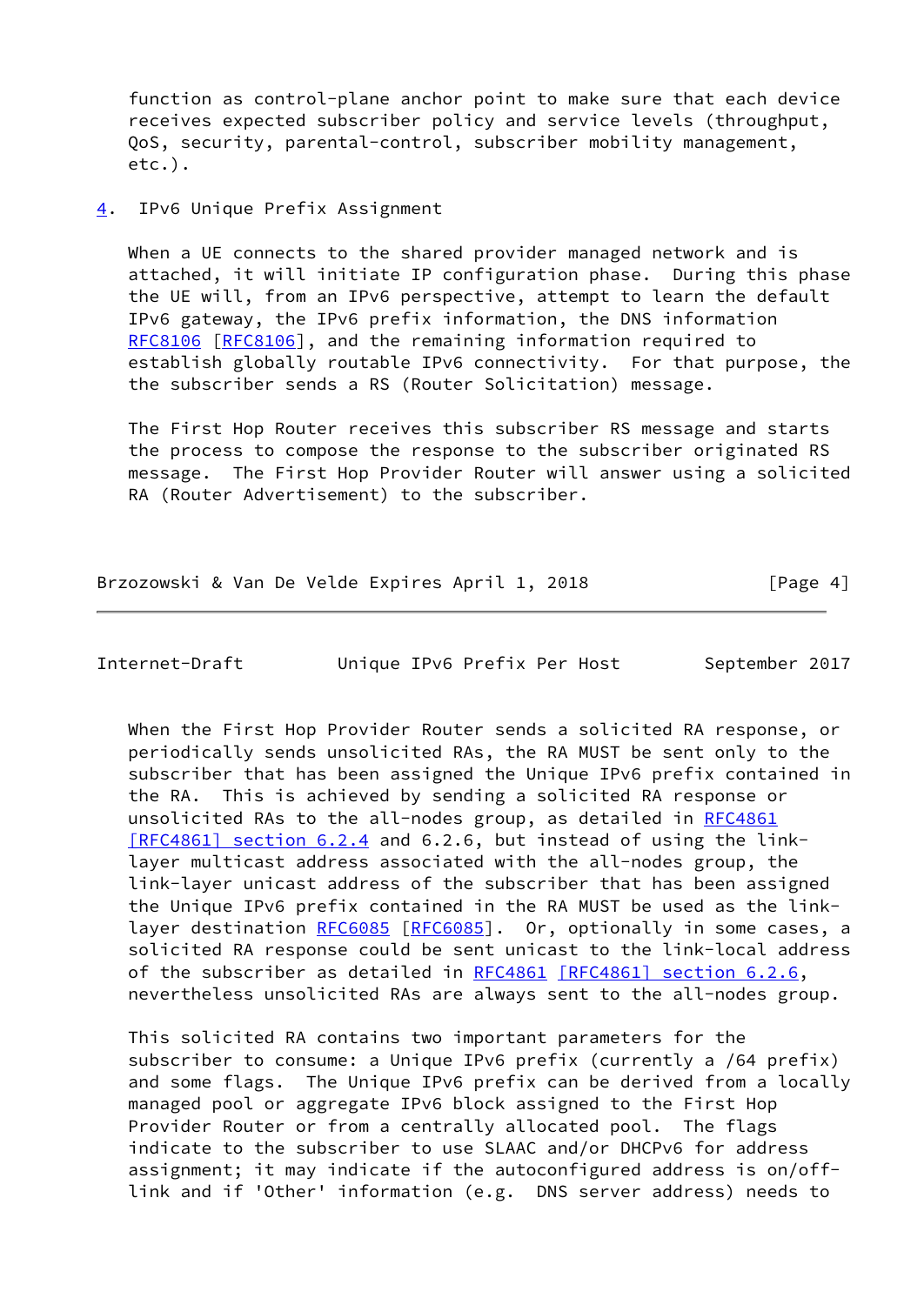be requested.

 The IPv6 RA flags used for best common practice in IPv6 SLAAC based Provider managed shared networks are:

- o M-flag = 0 (subscriber address is not managed through DHCPv6), this flag may be set to 1 in the future if/when DHCPv6 prefix delegation support is desired)
- o O-flag = 1 (DHCPv6 is used to request configuration information i.e. DNS, NTP information, not for IPv6 addressing)
- o A-flag = 1 (The subscriber can configure itself using SLAAC)
- o L-flag = 0 (the prefix is not an on-link prefix, which means that the subscriber will never assume destination addresses that match the prefix are on-link and will always send packets to those addresses to the appropriate gateway according to route selection rules.)

 The use of a unique IPv6 prefix per subscriber adds an additional level of protection and efficiency. The protection is driven because all external communication of a connected device is directed to the first hop router as required by [RFC4861](https://datatracker.ietf.org/doc/pdf/rfc4861) [\[RFC4861](https://datatracker.ietf.org/doc/pdf/rfc4861)]. Best efficiency is achieved because the recommended RA flags allow broadest support

| Brzozowski & Van De Velde Expires April 1, 2018 |  |  |  | [Page 5] |  |
|-------------------------------------------------|--|--|--|----------|--|
|                                                 |  |  |  |          |  |

<span id="page-5-0"></span>Internet-Draft Unique IPv6 Prefix Per Host September 2017

 on connected devices to receive a valid IPv6 address (i.e. privacy addresses [RFC4941](https://datatracker.ietf.org/doc/pdf/rfc4941) [[RFC4941](https://datatracker.ietf.org/doc/pdf/rfc4941)] or SLAAC [RFC4862](https://datatracker.ietf.org/doc/pdf/rfc4862) [\[RFC4862](https://datatracker.ietf.org/doc/pdf/rfc4862)]).

 The architected result of designing the RA as documented above is that each subscriber gets its own unique IPv6 prefix. Each host can consequently use SLAAC or any other method of choice to select its /128 unique address. Either stateless DHCPv6 [RFC3736](https://datatracker.ietf.org/doc/pdf/rfc3736) [[RFC3736](https://datatracker.ietf.org/doc/pdf/rfc3736)] or IPv6 Router Advertisement Options for DNS Configuration [RFC8106](https://datatracker.ietf.org/doc/pdf/rfc8106) [\[RFC8106](https://datatracker.ietf.org/doc/pdf/rfc8106)] can be used to get the IPv6 address of the DNS server. If the subscriber desires to send anything external including towards other subscriber devices (assuming device to device communications is enabled and supported), then, due to the L-bit being unset, then [RFC4861](https://datatracker.ietf.org/doc/pdf/rfc4861) [\[RFC4861](https://datatracker.ietf.org/doc/pdf/rfc4861)] requires that this traffic is sent to the First Hop Router.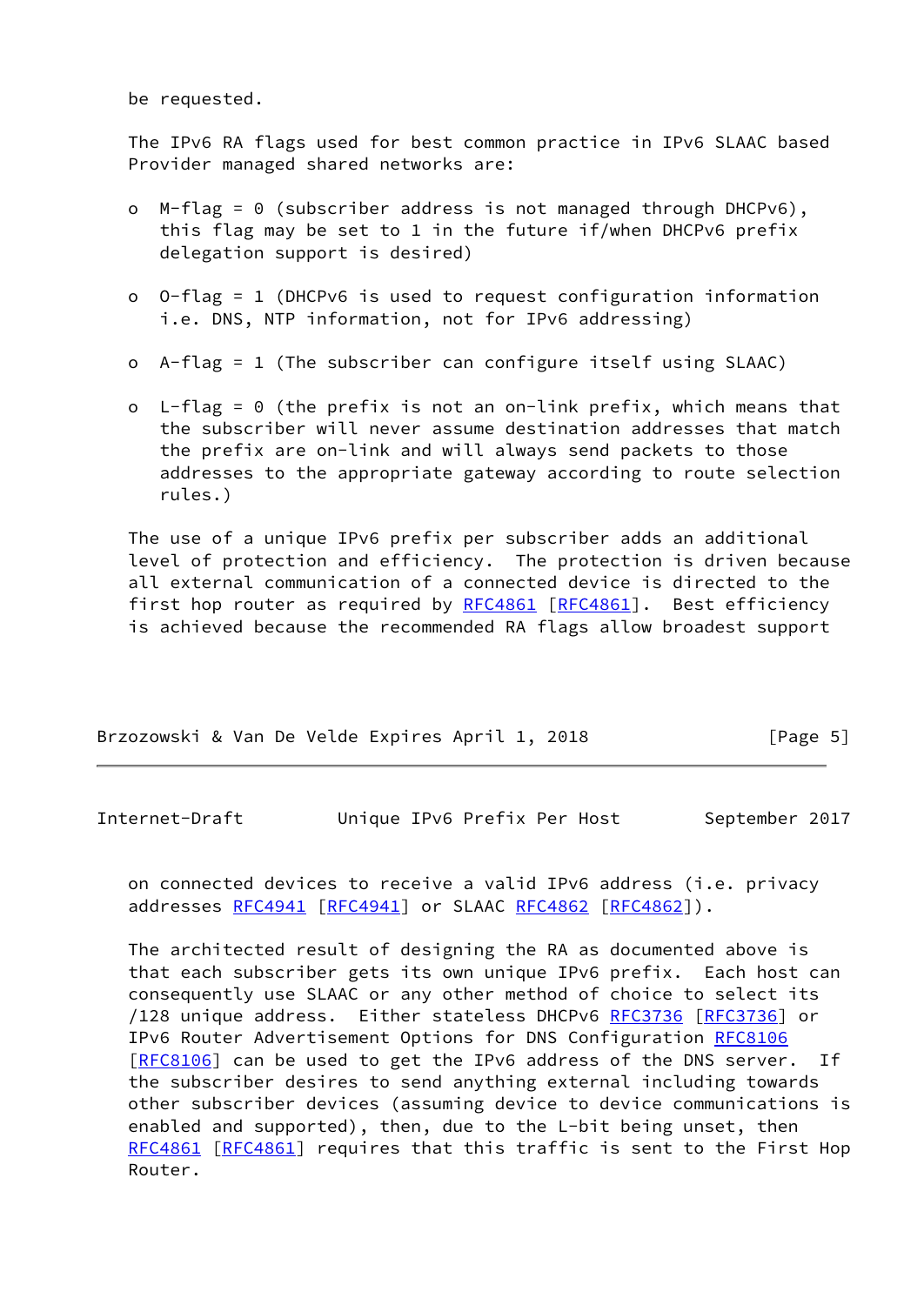After the subscriber received the RA, and the associated flags, it will assign itself a 128 bit IPv6 address using SLAAC. Since the address is composed by the subscriber device itself, it will need to verify that the address is unique on the shared network. The subscriber will for that purpose, perform Duplicate Address Detection algorithm. This will occur for each address the UE attempts to utilize on the shared provider managed network.

<span id="page-6-0"></span>[5](#page-6-0). IPv6 Neighbor Discovery Best Practices

 An operational consideration when using IPv6 address assignment using IPv6 SLAAC is that after the onboarding procedure, the subscriber will have a prefix with certain preferred and valid lifetimes. The First Hop Provider Router extends these lifetimes by sending an unsolicited RA, the applicable MaxRtrAdvInterval on the first hop router MUST therefore be lower than the preferred lifetime. One consequence of this process is that the First Hop Router never knows when a subscriber stops using addresses from a prefix and additional procedures are required to help the First Hop Router to gain this information. When using stateful DHCPv6 IA\_NA for IPv6 subscriber address assignment, this uncertainty on the First Hop Router is not of impact due to the stateful nature of DHCPv6 IA\_NA address assignment.

 Following is a reference table of the key IPv6 router discovery and neighbor discovery timers for provider managed shared networks:

- o Maximum IPv6 Router Advertisement Interval = 300s (or when battery consumption is a concern then a MinRtrAdvInterval of 514 seconds (1/7 of an hour) is better according [RFC7772](https://datatracker.ietf.org/doc/pdf/rfc7772) [\[RFC7772](https://datatracker.ietf.org/doc/pdf/rfc7772)]).
- o IPv6 Router LifeTime = 3600s

Brzozowski & Van De Velde Expires April 1, 2018 **[Page 6]** 

<span id="page-6-1"></span>Internet-Draft Unique IPv6 Prefix Per Host September 2017

- o Reachable time = 30s
- o IPv6 Valid Lifetime = 3600s
- o IPv6 Preferred Lifetime = 1800s
- o Retransmit timer = 0s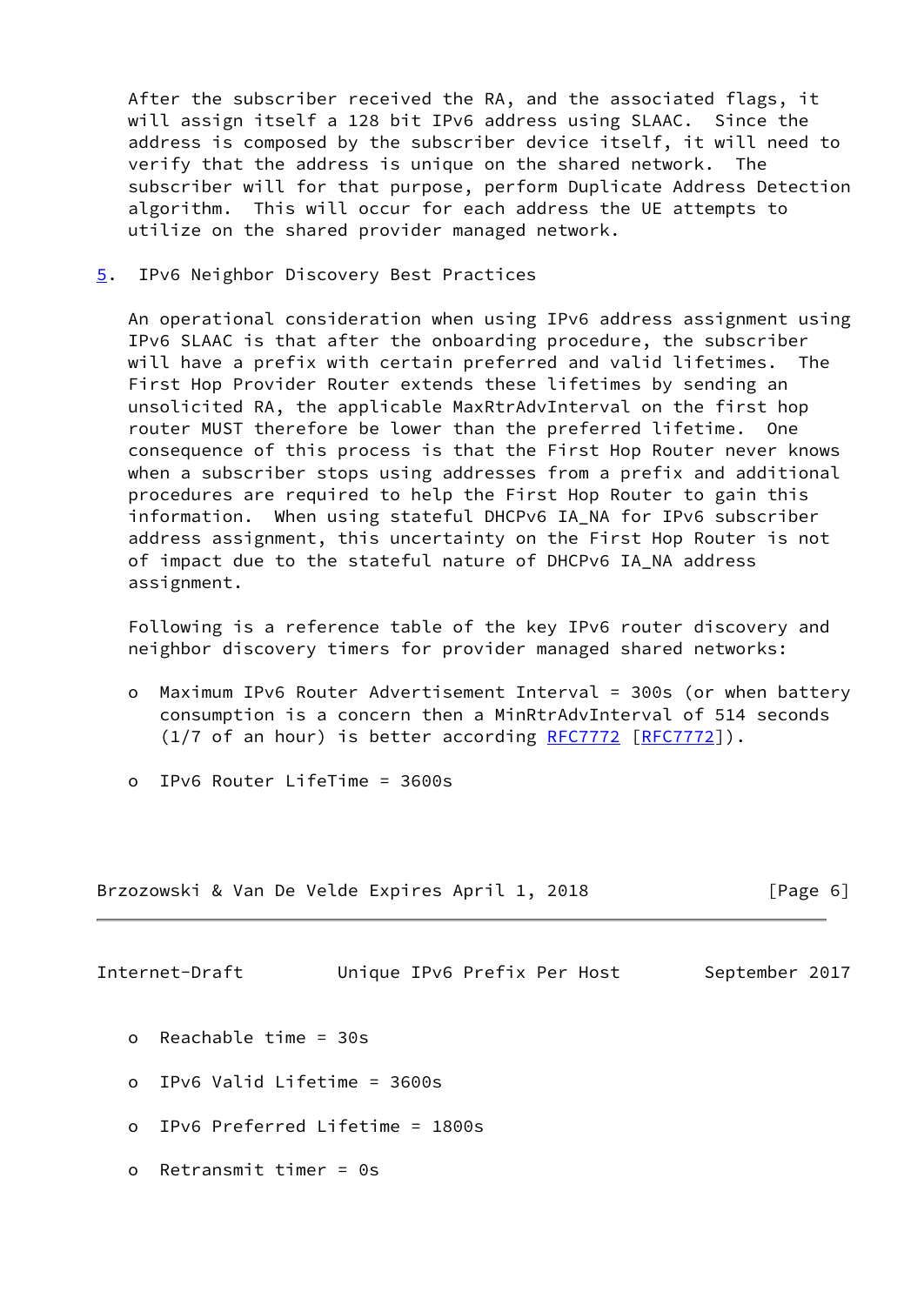IPv6 SLAAC requires the router to maintain neighbor state, which implies costs in terms of memory, power, message exchanges, and message processing. Stale entries can prove an unnecessary burden, especially on WiFi interfaces. It is RECOMMENDED that stale neighbor state be removed quickly.

When emploving stateless IPv6 address assignment, a number of widely deployed operating systems will attempt to utilise [RFC 4941](https://datatracker.ietf.org/doc/pdf/rfc4941) RFC4941 [\[RFC4941](https://datatracker.ietf.org/doc/pdf/rfc4941)] temporary 'private' addresses.

 Similarly, when using this technology in a datacenter, the UE server may need to use several addresses from the same Unique IPv6 Prefix, for example because is using multiple virtual hosts, containers, etc. in the bridged virtual switch. This can lead to the consequence that a UE has multiple /128 addresses from the same IPv6 prefix. The First Hop Provider Router MUST be able to handle the presence and use of multiple globally routable IPv6 addresses.

<span id="page-7-0"></span>[6](#page-7-0). IANA Considerations

No IANA considerations are defined at this time.

<span id="page-7-1"></span>[7](#page-7-1). Security Considerations

The mechanics of IPv6 privacy extensions [RFC4941](https://datatracker.ietf.org/doc/pdf/rfc4941) [\[RFC4941](https://datatracker.ietf.org/doc/pdf/rfc4941)] is compatible with assignment of a unique IPv6 Prefix per Host. However, when combining both IPv6 privacy extensions and a unique IPv6 Prefix per Host a reduced privacy experience for the subscriber is introduced, because a prefix may be associated with a subscriber, even when the subscriber implemented IPv6 privacy extensions [RFC4941](https://datatracker.ietf.org/doc/pdf/rfc4941)  $[RFC4941]$  $[RFC4941]$ .

 No other additional security considerations are made in this document.

<span id="page-7-2"></span>[8](#page-7-2). Acknowledgements

 The authors would like to thank the following, in alphabetical order, for their contributions:

Brzozowski & Van De Velde Expires April 1, 2018 [Page 7]

<span id="page-7-3"></span>Internet-Draft Unique IPv6 Prefix Per Host September 2017

Fred Baker, Ben Campbell, Brian Carpenter, Tim Chown, Lorenzo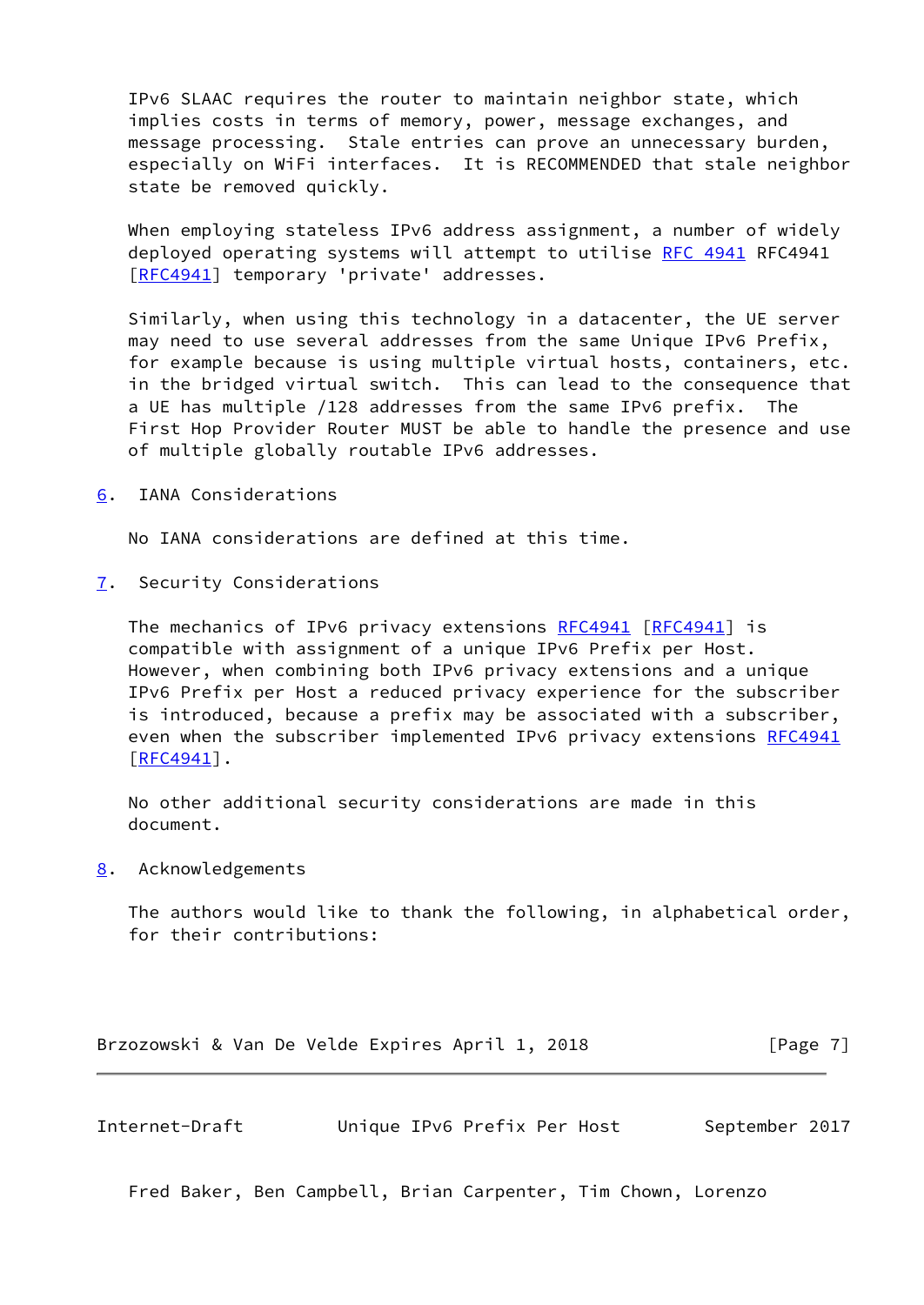Colitti, Killian Desmedt, David Farmer, Brad Hilgenfeld, Wim Henderickx, Erik Kline, Suresh Krishnan, Warren Kumari, Thomas Lynn, Jordi Palet, Phil Sanderson, Colleen Szymanik, Jinmei Tatuya, Eric Vyncke, Sanjay Wadhwa

- <span id="page-8-0"></span>[9](#page-8-0). Normative References
	- [RFC2119] Bradner, S., "Key words for use in RFCs to Indicate Requirement Levels", [BCP 14](https://datatracker.ietf.org/doc/pdf/bcp14), [RFC 2119](https://datatracker.ietf.org/doc/pdf/rfc2119), DOI 10.17487/RFC2119, March 1997, <[https://www.rfc-editor.org/info/rfc2119>](https://www.rfc-editor.org/info/rfc2119).
	- [RFC3315] Droms, R., Ed., Bound, J., Volz, B., Lemon, T., Perkins, C., and M. Carney, "Dynamic Host Configuration Protocol for IPv6 (DHCPv6)", [RFC 3315,](https://datatracker.ietf.org/doc/pdf/rfc3315) DOI 10.17487/RFC3315, July 2003, [<https://www.rfc-editor.org/info/rfc3315](https://www.rfc-editor.org/info/rfc3315)>.
	- [RFC3736] Droms, R., "Stateless Dynamic Host Configuration Protocol (DHCP) Service for IPv6", [RFC 3736](https://datatracker.ietf.org/doc/pdf/rfc3736), DOI 10.17487/RFC3736, April 2004, [<https://www.rfc-editor.org/info/rfc3736](https://www.rfc-editor.org/info/rfc3736)>.
	- [RFC4861] Narten, T., Nordmark, E., Simpson, W., and H. Soliman, "Neighbor Discovery for IP version 6 (IPv6)", [RFC 4861](https://datatracker.ietf.org/doc/pdf/rfc4861), DOI 10.17487/RFC4861, September 2007, <[https://www.rfc-editor.org/info/rfc4861>](https://www.rfc-editor.org/info/rfc4861).
	- [RFC4862] Thomson, S., Narten, T., and T. Jinmei, "IPv6 Stateless Address Autoconfiguration", [RFC 4862,](https://datatracker.ietf.org/doc/pdf/rfc4862) DOI 10.17487/RFC4862, September 2007, <[https://www.rfc-editor.org/info/rfc4862>](https://www.rfc-editor.org/info/rfc4862).
	- [RFC4941] Narten, T., Draves, R., and S. Krishnan, "Privacy Extensions for Stateless Address Autoconfiguration in IPv6", [RFC 4941](https://datatracker.ietf.org/doc/pdf/rfc4941), DOI 10.17487/RFC4941, September 2007, <[https://www.rfc-editor.org/info/rfc4941>](https://www.rfc-editor.org/info/rfc4941).
	- [RFC6085] Gundavelli, S., Townsley, M., Troan, O., and W. Dec, "Address Mapping of IPv6 Multicast Packets on Ethernet", [RFC 6085,](https://datatracker.ietf.org/doc/pdf/rfc6085) DOI 10.17487/RFC6085, January 2011, <[https://www.rfc-editor.org/info/rfc6085>](https://www.rfc-editor.org/info/rfc6085).
	- [RFC7772] Yourtchenko, A. and L. Colitti, "Reducing Energy Consumption of Router Advertisements", [BCP 202](https://datatracker.ietf.org/doc/pdf/bcp202), [RFC 7772,](https://datatracker.ietf.org/doc/pdf/rfc7772) DOI 10.17487/RFC7772, February 2016, <[https://www.rfc-editor.org/info/rfc7772>](https://www.rfc-editor.org/info/rfc7772).